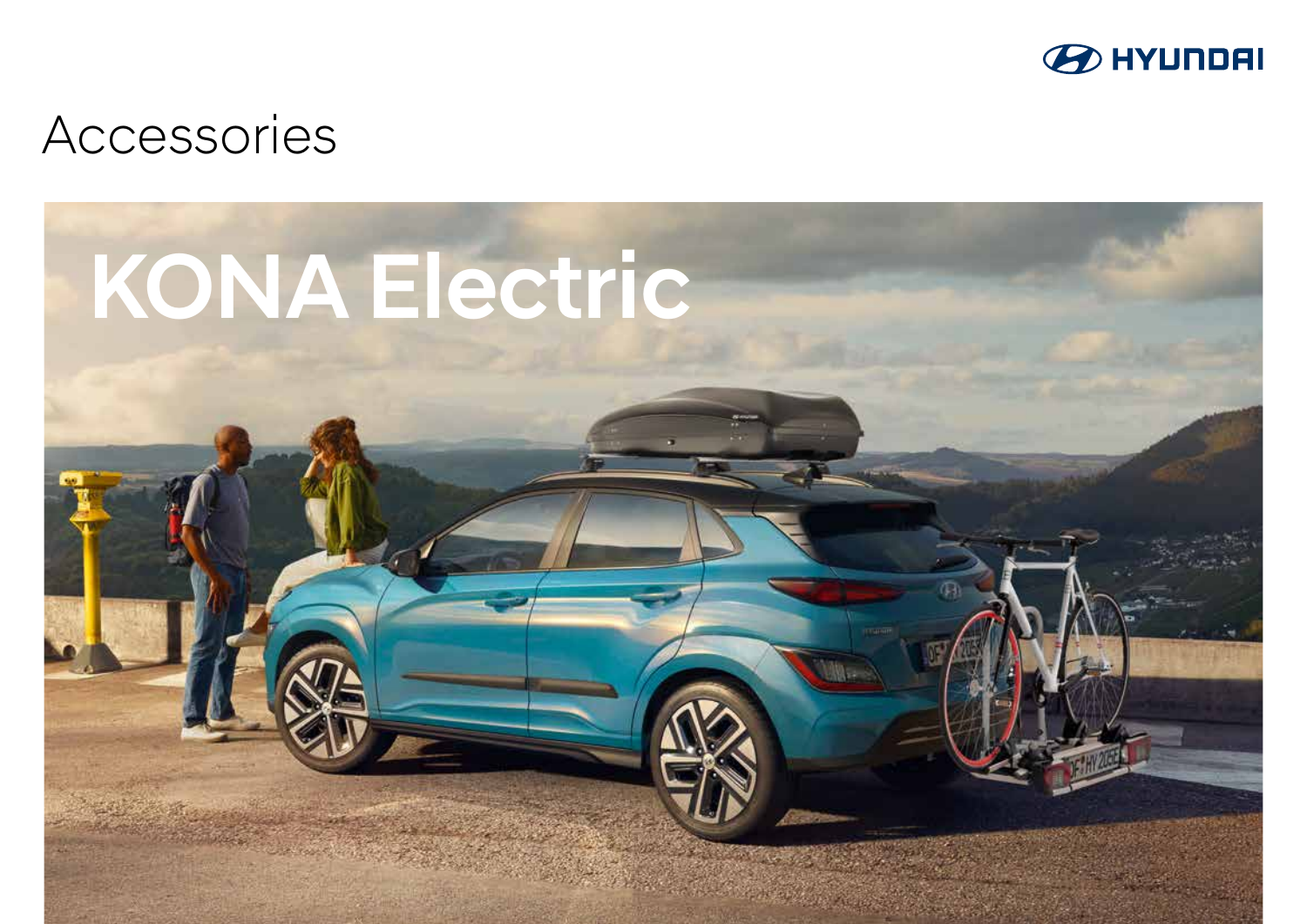Charging cable, Mode 3

#### Charging cable, Mode 3

To maximise its full capabilities the Charging cable, Mode 3 is equipped<br>with Type 2 plugs at both ends. The electrical contacts are made from solid<br>metal, and the easy-to-use plug handles are designed to safely and slowly extensive weatherproofing excludes the possibility of corrosion. Secure<br>automatic locking to both the car and the charging point is provided by the<br>Type 2 plugs. The Charging cable, Mode 3 can be used for the day-to-day<br>ch

99631ADE003A (1-Phase) 99632ADE003A (3-Phase) 99631ADE003B (1-Phase)

| <b>Product information</b> |                   |                                       |                   |
|----------------------------|-------------------|---------------------------------------|-------------------|
| PN                         | 99631ADE003A      | 99632ADE003A                          | 99631ADE003B      |
| <b>Phases</b>              | 1-Phase           | 3-Phase                               | 1-Phase           |
| Voltage                    | 250 V             | 480 V                                 | 250 V             |
| Current                    |                   | 32 A                                  |                   |
| Charging Power*            | 7,4 kW            | <b>22 kW</b>                          | 7,4 kW            |
| Plugs                      | Type 2            |                                       |                   |
| <b>Charging Mode</b>       | Mode 3            |                                       |                   |
| Weight                     | 2.67 <sub>g</sub> | 3.50 <sub>g</sub>                     | 3.40 <sub>g</sub> |
| <b>Cable Length</b>        | 5 <sub>m</sub>    | 5 <sub>m</sub>                        | 7.5 <sub>m</sub>  |
| Color                      |                   | blue                                  |                   |
| <b>Cable Material</b>      |                   | <b>PUR</b>                            |                   |
| Operating<br>Temperature   |                   | -30 $\degree$ C up to +50 $\degree$ C |                   |

\* KONA maximum charging power: 1-phase: 7.2 kW 3-phase: 11 kW

### You connect it.

Charging your KONA Electric could not be easier, smarter and faster. The high-quality Charging cable, Mode 3 is designed and engineered to function faultlessly and to withstand rough handling and extreme climatic conditions.



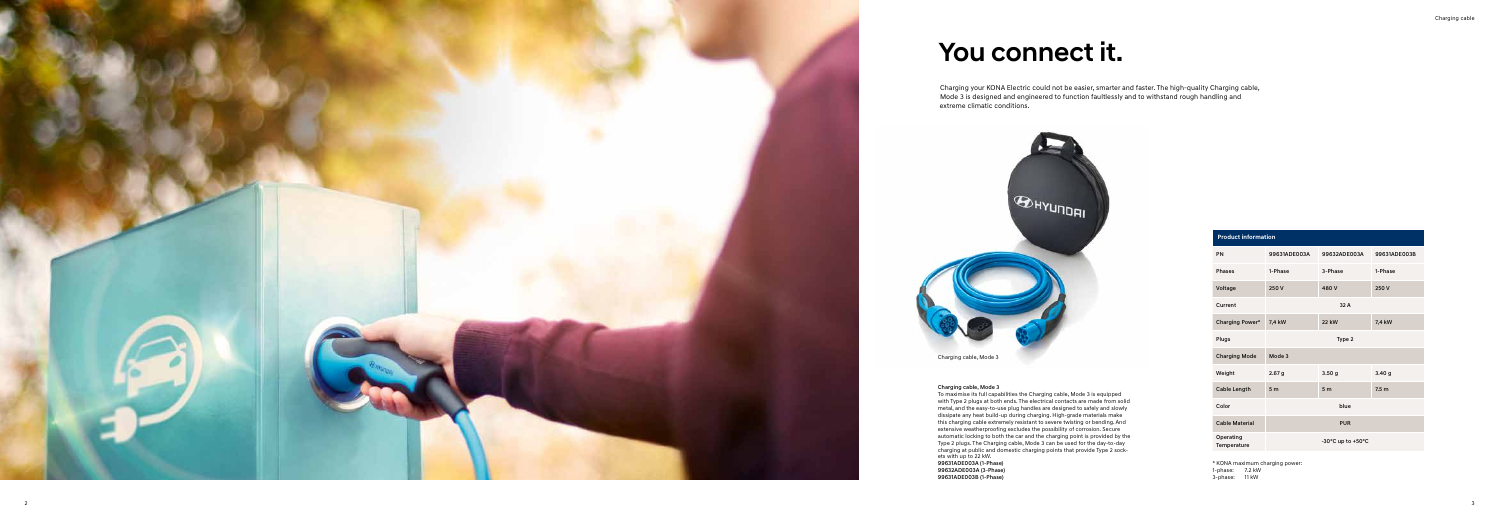# You charge it.

For faster and more efficient charging, also at public charging points, the Mode 3 cable radically reduces the time required to replenish the car's batteries.

### Type-2 plug

Now adopted as the European standard in connection with electric vehicle charging, the Type 2 plug incorporates a unique, single- or three-phase pin arrangement that facilitates three different functions: power transmission, safety earthing and system communication. The majority of public charging points are equipped with Type 2 power sockets and combined with the single-phase Charging cable, Mode 3 provides the maximal possible charging speed for the KONA Electric.



#### Mode 3

Charging Mode 3 connects the electric vehicle with a dedicated electrical circuit via any AC charging point equipped with a Type 2 socket. Active communication between the charging point and the car is established to monitor charging point capacity, safety earthing integrity and the selection of the charging rate. It allows the car to turn off the power when its battery is fully charged. The improved communication and the higher charging current enable a faster and safer charging performance.

> **Safety Interlock in the vehicle and charging point**



**Smart Communication between EV and charging points**



**Fast AC Charging**

**32 A, up to 22 kW**

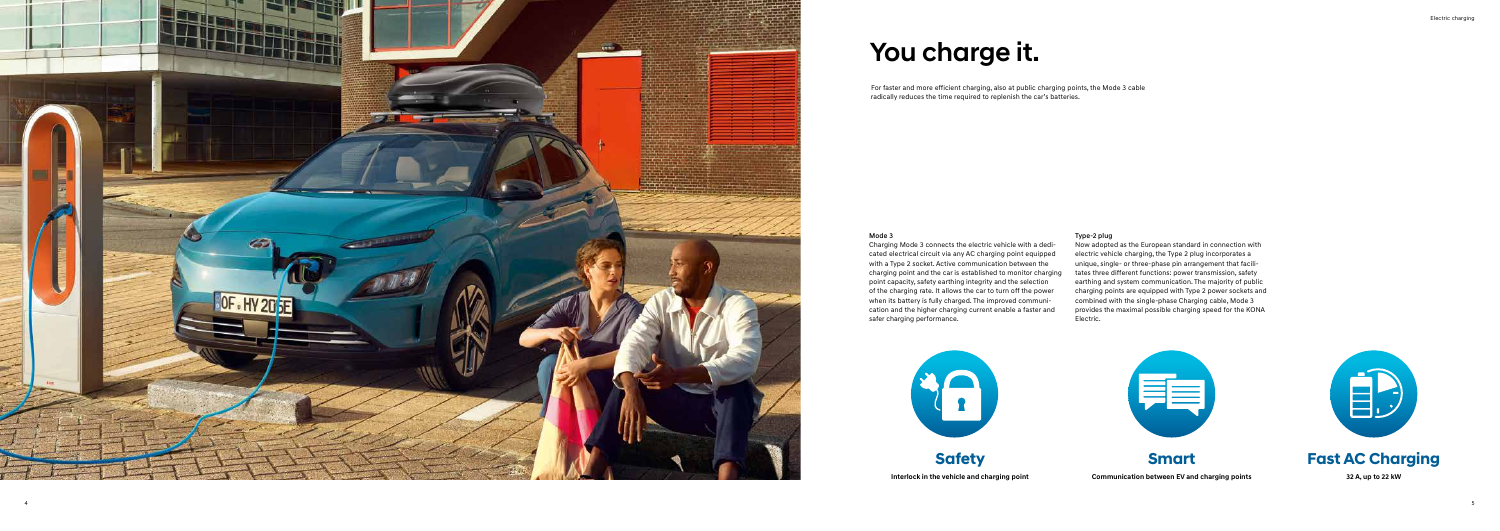2. Alloy wheel kit 17″

1. Alloy wheel kit 17″



#### Textile floor mats, velour

17″ five-spoke alloy wheel, 7.0Jx17″, suitable for 215/55 R17 tyres. Kit includes a central cap and five nuts. 52910DD100B

Introduce a good-looking yet hard-wearing floor covering to your KONA Electric in high-quality velour. The tailor-made mats with striking grey double stitching feature the grey KONA logo in the front row and are held in place with fixing points and anti-slip backing. K4143ADE00 (LHD, set of 4) K4143ADE10 (RHD, set of 4)

#### 1. Alloy wheel kit 17″

#### 2. Alloy wheel kit 17″

This 7.0Jx17″ five-spoke alloy wheel kit includes a full set of silver alloy wheels and lightweight quality anthracite plastic wheel covers to comple ment the KONA Electric's look. Suitable for 215/55 R17 tyres. Kit includes acentral cap, five grey covers and five nuts. K4F40AK000





| <b>KONA Electric Accessory</b>   | <b>Specifications</b>                                                     | Part number  | EV<br><b>MY19</b> | EV<br><b>MY21</b> |
|----------------------------------|---------------------------------------------------------------------------|--------------|-------------------|-------------------|
| <b>Styling</b>                   |                                                                           |              |                   |                   |
| LED door projectors              | Hyundai Logo/LED connection kit<br>(99651ADE90) for installation required | 99651ADE00H  | $\bullet$         |                   |
|                                  | KONA logo/LED connection kit<br>(99651ADE90) for installation required    | J9651ADE00   | ٠                 |                   |
| LED puddle lights                | LED connection kit (99651ADE90) for<br>installation required              | 99651ADE00   |                   |                   |
| <b>LED</b> footwell illumination | Blue, first row                                                           | 99650ADE20   | $\bullet$         |                   |
|                                  | White, first row                                                          | 99650ADE20W  | $\bullet$         |                   |
|                                  | Blue, second row                                                          | 99650ADE31   |                   |                   |
|                                  | White, second row                                                         | 99650ADE31W  | $\bullet$         |                   |
| LED trunk and tailgate lights    |                                                                           | 99652ADE00   |                   |                   |
| Sport grip pedal kit             | LHD, A/T                                                                  | J9F05AK200   | $\bullet$         |                   |
|                                  | RHD, A/T                                                                  | K4F05AK000   | $\bullet$         |                   |
| Tailgate trim line               | <b>Brushed</b>                                                            | J9491ADE10ST | $\bullet$         |                   |
|                                  | Chrome optic                                                              | J9491ADE00ST | $\bullet$         |                   |
| <b>Entry guards</b>              | KONA logo/set of 4                                                        | J9450ADE00ST | $\bullet$         |                   |
| Wheels                           |                                                                           |              |                   |                   |
| Alloy wheel kit 17"              | 7,0Jx17, suitable for 215/55 R17                                          | 52910DD100B  |                   |                   |
| Alloy wheel kit 17"              | 7.0Jx17, suitable for 215/55 R17                                          | K4F40AK000   | $\bullet$         |                   |
| Alloy wheel kit 17"              | 7.0Jx17, suitable for 215/55 R17                                          | J9F40AK200   | $\bullet$         |                   |
| Alloy wheel, silver, 17"         | 7.0Jx17, suitable for 215/55 R17                                          | Q4400ADS07H  |                   |                   |
| Alloy wheel, 17", Halla          | Silver, 7.0Jx17, suitable for 215/55 R17                                  | A4400ADE01   | ٠                 |                   |
| Steel wheel cover kit 16"        | Kit includes 4 covers/6.5Jx16, suitable for<br>205/60 R16                 | J9F40AK990   |                   |                   |
| Design Steel wheel 17"           | 7.0Jx17, suitable for 215/55 R17                                          | J9401ADE00   | $\bullet$         |                   |
| Wheel storage bags               | One size fits all (up to 255/45 R20) / set of 4                           | 99495ADB00   | $\bullet$         |                   |
| <b>TPMS</b>                      |                                                                           | F2F40AK990   | $\bullet$         |                   |
| Locking wheel nuts and key       |                                                                           | 99490ADE50   | $\bullet$         |                   |
| Transport                        |                                                                           |              |                   |                   |
| Cross Bars, steel                | Only available with a vehicle with roof rails                             | J9211ADE00ST |                   |                   |
| Cross bars, aluminium            | Only available with a vehicle with roof rails                             | J9211ADE00AL |                   |                   |
| <b>Bike carrier, Pro</b>         | 99700ADE90 (adapter kit for steel cross bars)                             | 99700ADE00   | $\bullet$         |                   |
| <b>Bike carrier, Active</b>      | Adapter kit for steel cross bars included                                 | 99700ADE10   | $\bullet$         |                   |
| Ski & snowboard carrier 400      | 99701ADE90 (adapter kit for steel cross bars)                             | 99701ADE10   | $\bullet$         |                   |
| Ski & snowboard carrier 600      | 99701ADE90 (adapter kit for steel cross bars)                             | 99701ADE00   | $\bullet$         |                   |
| Roof box 330                     | Volume: 330 L                                                             | 99730ADE10   | $\bullet$         |                   |
| Tow bar, detachable              | With trailer pack (VGXD02) - long range<br>battery only                   | K4281ADE00   |                   |                   |
| Tow bar wiring kit, 13-pole      | With trailer pack (VGXD02) - long range<br>battery only                   | K4621ADE00PC |                   |                   |

| <b>KONA Electric Accessory</b>                          | <b>Specifications</b>                                                                  | <b>Part number</b> | EV<br><b>MY19</b> | EV<br><b>MY21</b> |
|---------------------------------------------------------|----------------------------------------------------------------------------------------|--------------------|-------------------|-------------------|
| Wiring kit adaptor                                      | 13-pole vehicle to 7-pole (trailer/caravan)                                            | E919999137         |                   | ٠                 |
| <b>Bike carrier for all tow bars</b>                    |                                                                                        | E823055001         |                   |                   |
| Dog guard                                               | Upper frame                                                                            | J9150ADE00         | $\bullet$         |                   |
| Trunk organizer                                         | Foldable                                                                               | 99123ADE00         | $\bullet$         |                   |
| Protection                                              |                                                                                        |                    |                   |                   |
|                                                         | LHD/set of 4                                                                           | K4143ADE00         | ٠                 |                   |
| Textile floor mats, velour                              | RHD/set of 4                                                                           | K4143ADE10         | $\bullet$         |                   |
| All weather mats                                        | Grey logo/LHD/set of 4                                                                 | K4131ADE00         | $\bullet$         |                   |
| Trunk mat                                               | KONA logo, trunk area with right corner<br>extension                                   | J9120ADE20         | $\bullet$         |                   |
|                                                         | Non-reversible, KONA logo, full coverage,<br>trunk area without right corner extension | J9120ADE00         | $\bullet$         |                   |
| Trunk mat, reversible                                   | Hyundai logo, trunk area without right<br>corner extension                             | J9120ADE10         | $\bullet$         |                   |
| <b>Trunk liner</b>                                      | Trunk area without right corner extension                                              | J9122ADE00         | $\bullet$         |                   |
|                                                         | Trunk area with right corner extension                                                 | J9122ADE20         | $\bullet$         |                   |
|                                                         | <b>Black</b>                                                                           | J9272ADE00BL       |                   |                   |
| Rear bumper protection foil                             | <b>Transparent</b>                                                                     | J9272ADE00TR       |                   |                   |
|                                                         | <b>Black</b>                                                                           | J9272ADE50BL       | $\bullet$         |                   |
|                                                         | Transparent                                                                            | J9272ADE50TR       | $\bullet$         |                   |
| Door sill protection foils                              | Transparent                                                                            | 99451ADE00TR       | $\bullet$         |                   |
|                                                         | <b>Black</b>                                                                           | 99451ADE00BL       | $\bullet$         |                   |
| <b>Mudguard kit</b>                                     | Front                                                                                  | K4F46AK000         | $\bullet$         |                   |
|                                                         | Rear                                                                                   | K4F46AK100         | $\bullet$         |                   |
| Side door mouldings                                     |                                                                                        | J9271ADE00BL       | $\bullet$         |                   |
| Door handle recess protection<br>foils                  |                                                                                        | 99272ADE00         | $\bullet$         |                   |
| Comfort                                                 |                                                                                        |                    |                   |                   |
|                                                         | 1-Phase, 5m                                                                            | 99631ADE003A       | $\bullet$         |                   |
| Charging cable, Mode 3                                  | 3-Phase, 5m                                                                            | 99632ADE003A       | $\bullet$         |                   |
|                                                         | 1-Phase, 7m                                                                            | 99631ADE003B       | $\bullet$         |                   |
| Ice/sunscreen                                           |                                                                                        | J9723ADE00         | ٠                 |                   |
| Rear seat entertainment cradle<br>for iPad <sup>®</sup> | Fits iPad® 1, 2, 3 & 4 and iPad®Air 1 & 2                                              | 99582ADE01         | $\bullet$         |                   |
| <b>Business suit hanger</b>                             |                                                                                        | 99770ADE10         | $\bullet$         |                   |

| Hyundai KONA Electric Accessories Overview |  |  |  |
|--------------------------------------------|--|--|--|
|--------------------------------------------|--|--|--|